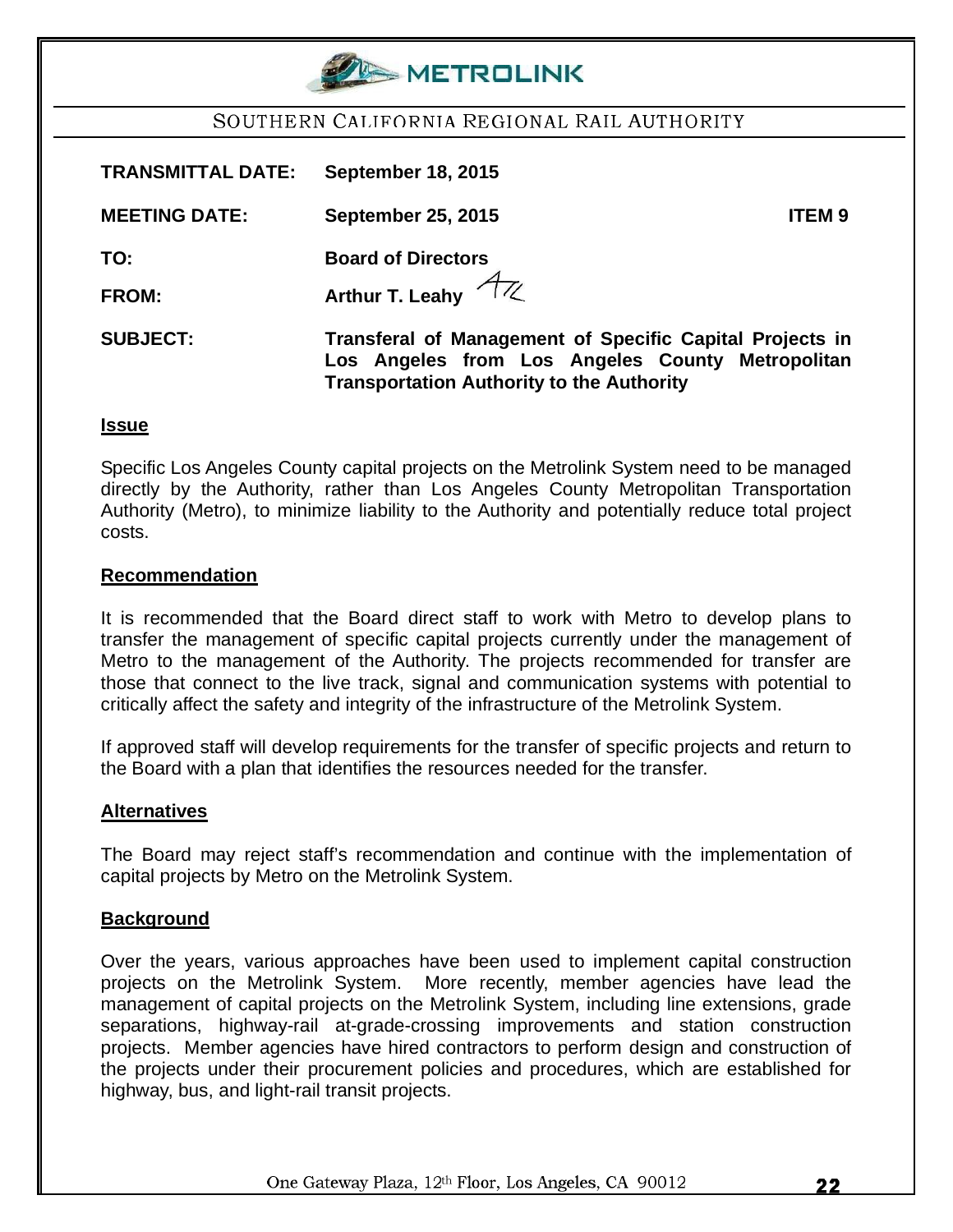Transferal of Management of Specific Capital Projects in Los Angeles from Los Angeles County Metropolitan Transportation Authority to the Authority Transmittal Date: September 18, 2015 Meeting Date: September 25, 2015 Page 2

Metrolink projects are different than member-agency projects because they are on an open 512-mile heavy-rail system under the jurisdiction of the Federal Railroad Administration (FRA) across a six-county region operating on shared corridors with freight and intercity rail service. The contractors and vendors who provide the services needed for the Metrolink projects comply with a different set of government regulations and operating requirements.

Staff believes the Authority should be the lead agency in managing the following types of projects on the Metrolink System:

- New track construction that ties into existing system
- New sidings and siding track extensions
- Signal, PTC, Train Control and closely related systems work.
- Improvements at highway-rail at-grade crossings
- Addition of control points and track crossovers

Currently, Metro has plans to implement eleven rail projects on the Metrolink System identified on Attachment A, Los Angeles County Regional Rail Projects. These projects are in various stages of progress and one of them, Vincent Siding, is already under the Authority's management. Projects on the list that the Authority recommends for transfer are:

- Raymer to Bernson Second Track
- Van Nuys Second Platform
- Bob Hope Airport Station Pedestrian Overpass
- CP White to Lone Hill Environmental
- Brighton to Roxford Double Track
- LA County Grade Crossing Improvements

## **Next Steps**

Once approved by the Board, the Authority will work with Metro in developing a plan to transfer the management of specific capital projects. Staff will return to the Board to present the transition plan and any associated costs and resources required created by accepting this responsibility.

Metrolink will work with Metro to exercise a Master Cooperative Agreement (MCA) to implement this action and address specific issues related to a transition plan for projects currently underway and planned, communications protocols between the two agencies, funding, Metro's and Metrolink's interface with California High Speed Rail, oversight of projects by both agencies and funding of Metrolink resources to implement and manage the projects.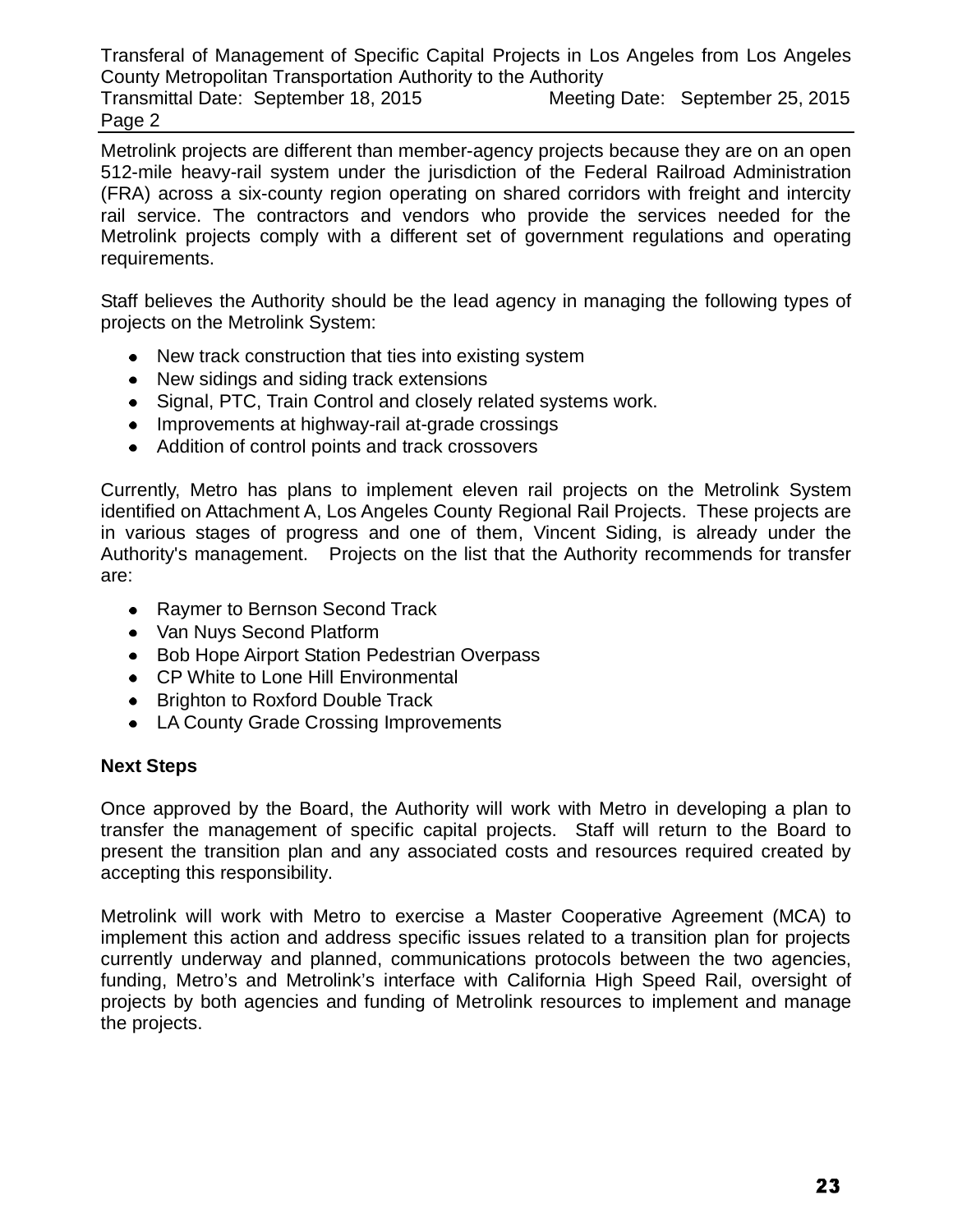Transferal of Management of Specific Capital Projects in Los Angeles from Los Angeles County Metropolitan Transportation Authority to the Authority Transmittal Date: September 18, 2015 Meeting Date: September 25, 2015 Page 3

## **Budget Impact**

There would be an impact to budget if approved by the Board. At that time, staff will commence discussions with Metro on how such project transfers might be accomplished in an orderly fashion and how the project management will be funded.

Prepared by: Patricia Watkins, Director of Engineering and Construction

Gary Lettengarver Chief Operating Officer